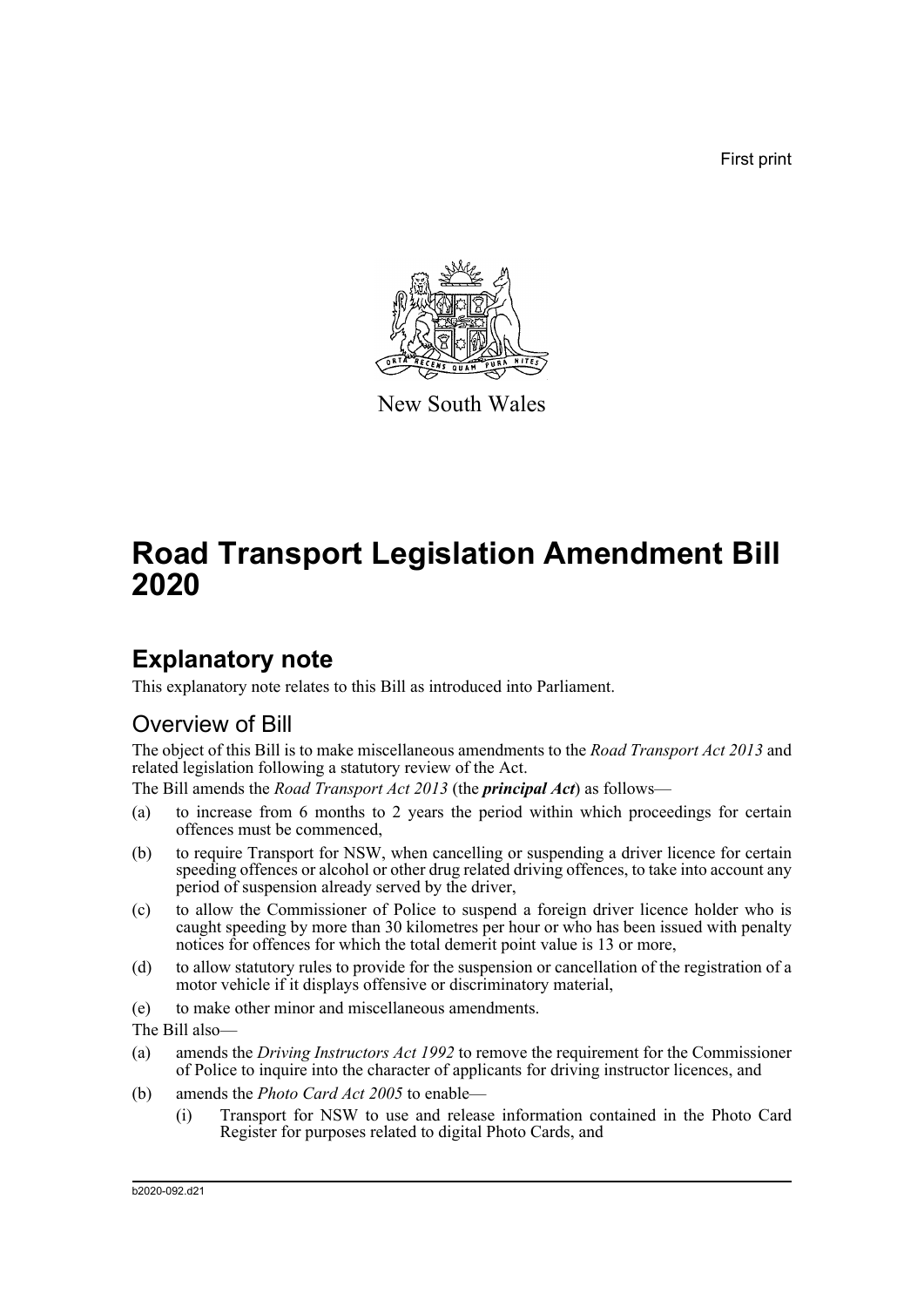- (ii) the statutory rules to provide for the use of personal or commercially sensitive information in the Photo Card Register, and
- (c) amends the *Road Transport (General) Regulation 2013* to—
	- (i) increase from 6 months to 2 years the period within which proceedings for certain offences under the *Road Transport (Vehicle Registration) Regulation 2017* must be commenced, and
	- (ii) make consequential amendments, and
- (d) amends the *Road Transport (Vehicle Registration) Regulation 2017* to enable Transport for NSW to suspend the registration of a registrable vehicle if the registered operator of the vehicle has committed the offence of failing to nominate the driver of a vehicle who committed a camera recorded offence, rather than only if it is the registered operator's second or subsequent offence of that kind, and
- (e) makes consequential amendments to the *Fines Act 1996* and the *Road Transport (Driver Licensing) Regulation 2017*.

# Outline of provisions

**Clause 1** sets out the name (also called the short title) of the proposed Act.

**Clause 2** provides for the commencement of the proposed Act.

# **Schedule 1 Amendment of Road Transport Act 2013 No 18**

## **Second and subsequent offences**

**Schedule 1[2]–[7]** provide that for the purpose of determining whether an offence is a second or subsequent offence, the 5-year period commences on the date of the earlier offence.

**Schedule 1[8]** provides that for the purpose of determining whether an offence is a second or subsequent offence, a court may find that a previous offence committed in another jurisdiction is an equivalent offence to a new offence.

### **Demerit points**

**Schedule 1[12]** provides that demerit points, incurred by a learner or provisional licence holder, for offences taken into account for a notice of licence suspension or licence ineligibility are taken to be deleted from the NSW demerit points register on the commencement of the period of suspension or ineligibility or on determination of an appeal in relation to the suspension or ineligibility. **Schedule 1[10] and [11]** are consequential amendments.

## **Use of information and photographs by Transport for NSW**

**Schedule 1[36]** provides that Transport for NSW may use information recorded in the NSW registers required to be kept under the principal Act for the purpose of exercising its functions, including delegated functions. This does not affect the provisions of Part 3.5 of the principal Act in relation to protection of stored photographs.

**Schedule 1[14]** authorises Transport for NSW to release certain photographs stored by Transport for NSW—

- (a) with the consent of the person whose photograph it is, and
- (b) in relation to licences under the *Tattoo Parlours Act 2012*.

**Schedule 1[13]** provides that the restrictions on the use of photographs stored by Transport for NSW do not apply to a photograph provided to Transport for NSW by a person for the sole purpose of establishing the person's identity.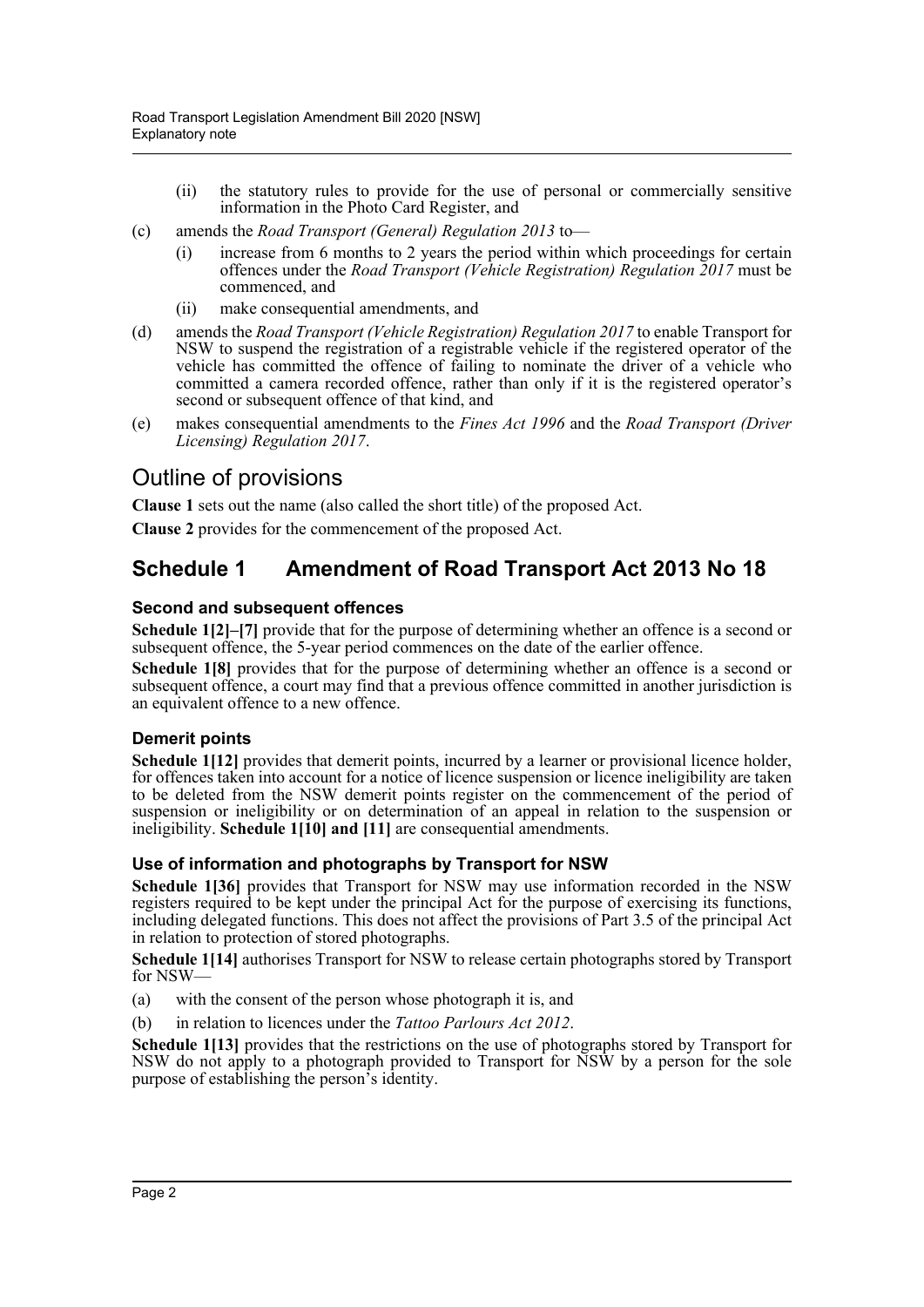## **Liability for camera recorded offences and parking offences**

**Schedule 1[17] and [19]** provide that if a person nominates another person as the person in charge of a vehicle, the nomination must include the date of birth and licence details of the person in charge, rather than the name and address only. **Schedule 1[24] and [26]** are consequential amendments.

**Schedule 1[25]** increases the maximum penalty from 100 penalty units to 200 penalty units for a corporation that commits an offence relating to failing to correctly nominate the person in charge of the vehicle at the time of an offence.

### **Dealing with offences**

**Schedule 1[27]** updates the provision that enables penalty notices to be issued for offences under the road transport legislation and other related legislation, in line with the standard penalty notice provision in other NSW legislation. **Schedule 1[18], [20]–[23] and [35]** are consequential amendments.

**Schedule 1[28]** amends section 200 to—

- (a) increase from 100 penalty units to 200 penalty units the maximum penalty the Local Court may impose for an offence against section  $188(1)$  or (2) or  $189(4)$ , and
- (b) clarify that Transport for NSW can commence proceedings for offences against the road transport legislation.

**Schedule 1[29]** extends the period within which proceedings may be brought for certain offences against the principal Act from 6 months to 2 years from the date the offence was alleged to have been committed.

## **Suspension of foreign driver licence holders**

**Schedule 1[30]** allows the Commissioner of Police to suspend the authority of a foreign driver licence holder to drive in NSW if the holder, in a 3-year period, is issued with penalty notices for offences to a total of 13 or more demerit points. **Schedule 1[1] and [16]** are consequential amendments.

**Schedule 1[31]** allows a police officer to issue a licence suspension notice immediately to a foreign driver licence holder if it appears to the police officer that the holder has exceeded a speed limit by more than 30 kilometres per hour but less than 45 kilometres per hour.

### **Seizure and confiscation sanctions for motor vehicles owned by corporations**

**Schedule 1[32]** allows a police officer to seize and impound a motor vehicle, or remove and confiscate number-plates of a motor vehicle, if the police officer reasonably believes the registered operator of the motor vehicle is a corporation and the motor vehicle—

- (a) has been operated on a road so as to commit certain serious offences, or
- (b) has been driven by a disqualified driver at more than 30 kilometres per hour over the speed limit, or
- (c) has been driven by a disqualified driver, or a person who has never been licensed, who has been convicted, more than once in the previous 5-year period, of specified driving while disqualified offences.

### **Other amendments**

**Schedule 1[9]** removes the requirement for Transport for NSW to keep a public database of declarations and orders made by the Minister for Transport and Roads (the *Minister*) under sections 18 and 19 of the principal Act. Those sections enable the Minister to order that specific areas, vehicles, persons or animals are excluded from the operation of the road transport legislation. The Minister's orders will continue to be published in the Gazette.

**Schedule 1[15]** requires Transport for NSW to take into account the period of an immediate suspension given to a driver by a police officer in relation to a speeding offence or an alcohol or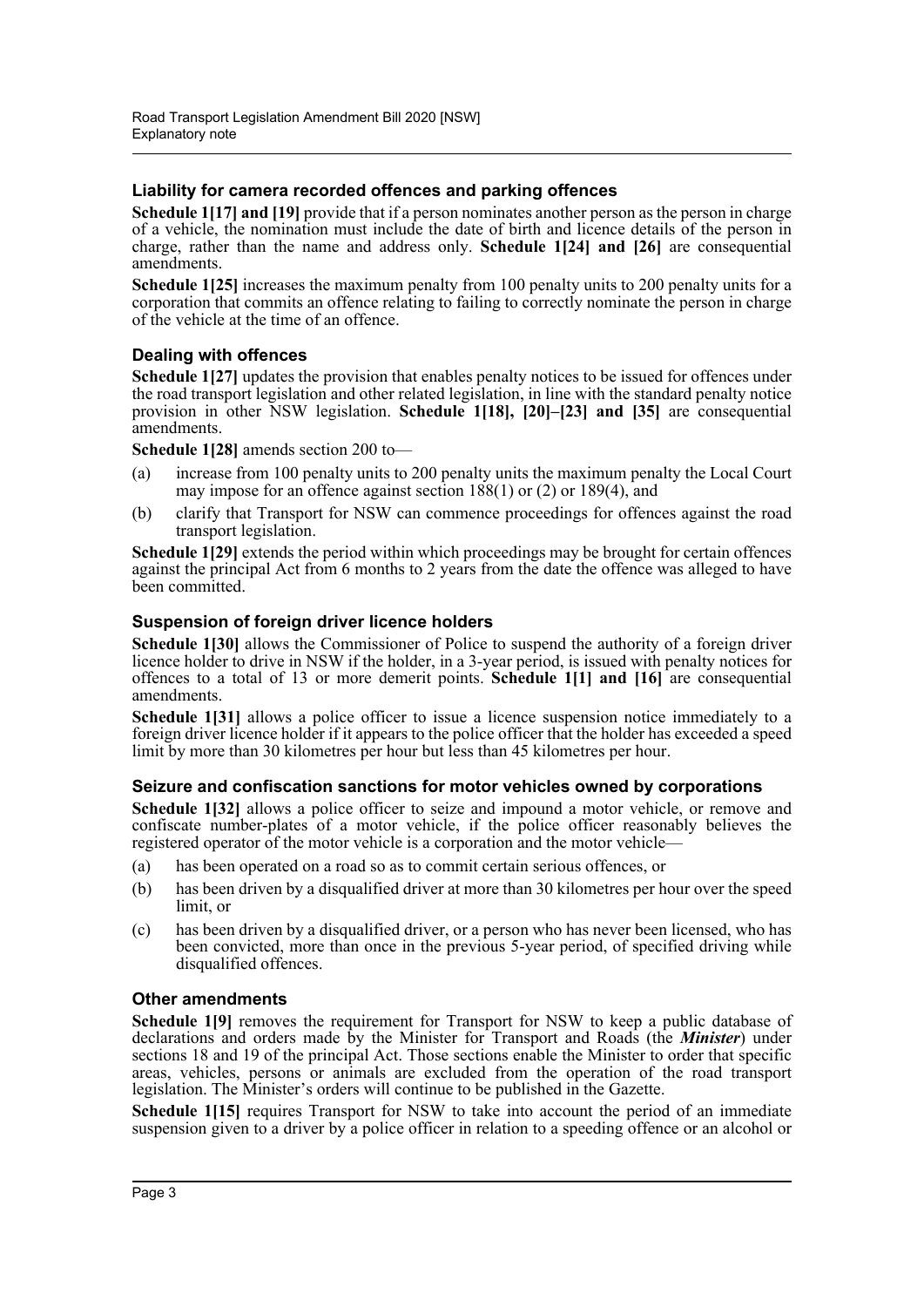other drug related driving offence when Transport for NSW is determining the period of a cancellation or suspension to impose for the same offence.

**Schedule 1[33] and [34]** enable Transport for NSW to waive or remit certain fees payable for services provided by Transport for NSW without having to publish a notice of the waiver in the Gazette, as is currently the case to amend, waive or revoke fees. The fixing or amending of fees will continue to be published in the Gazette.

**Schedule 1[37]** enables the statutory rules to provide for the suspension or cancellation of the registration of a registrable vehicle on the grounds of displaying offensive or discriminatory material.

**Schedule 1[38]** inserts savings and transitional provisions.

# **Schedule 2 Amendment of other legislation**

**Schedule 2.1** amends the *Driving Instructors Act 1992* to remove the requirements—

- (a) for Transport for NSW to notify the Commissioner of Police of each application for a driving instructor licence and consider the Commissioner's report, and
- (b) for the Commissioner of Police to inquire into the character of an applicant for a driving instructor licence and provide a report to Transport for NSW.

**Schedule 2.2** amends the *Fines Act 1996* in relation to the nomination of another person as the person in charge of a vehicle, where a penalty reminder notice has been issued. The nomination will be required to include the date of birth and licence details of the person in charge, rather than the name and address only.

**Schedule 2.3** amends the *Photo Card Act 2005* to enable—

- (a) Transport for NSW to use information contained in the Photo Card Register for the purpose of exercising its functions, including delegated functions, and
- (b) Transport for NSW to release information contained in the Photo Card Register for the purposes of the issue or use of a digital Photo Card or to verify the authenticity of a digital Photo Card, and
- (c) the statutory rules to provide for the use of information in the Photo Card Register that is of a personal nature or is commercially sensitive, in addition to providing for the release of the information, as is currently the case.

**Schedule 2.4** amends the *Road Transport (General) Regulation 2013* to—

- (a) extend the period within which proceedings may be brought for certain offences against the *Road Transport (Vehicle Registration) Regulation 2017* from 6 months to 2 years from the date the offence was alleged to have been committed, and
- (b) makes consequential amendments to the removal of the requirement for Transport for NSW to maintain a database containing orders made by the Minister in relation to the application of road transport legislation.

**Schedule 2.5** amends the *Road Transport (Driver Licensing) Regulation 2017* to remove the authorisation of Transport for NSW to use the information in the NSW driver licence register for the purpose of exercising its functions, consequential on the proposed insertion of this authorisation into the principal Act.

**Schedule 2.6** amends the *Road Transport (Vehicle Registration) Regulation 2017* to enable Transport for NSW to suspend the registration of a registrable vehicle if the registered operator of the vehicle has committed the offence of failing to nominate the driver of a vehicle who committed a camera recorded offence, rather than only if it is the registered operator's second or subsequent offence of that kind.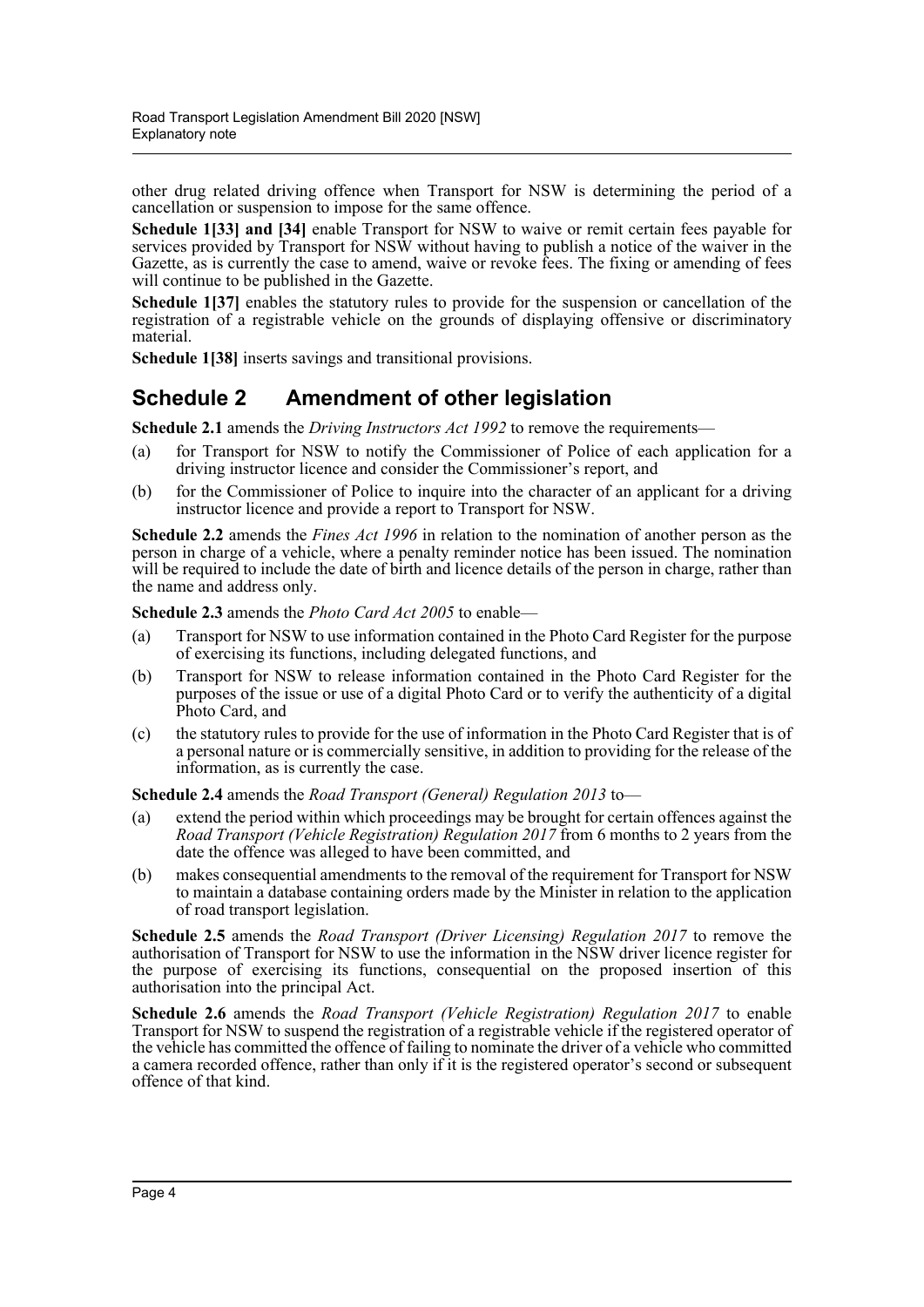First print



New South Wales

# **Road Transport Legislation Amendment Bill 2020**

# **Contents**

|                   |                                            | Page |
|-------------------|--------------------------------------------|------|
|                   | Name of Act                                |      |
|                   | Commencement                               |      |
| Schedule 1        | Amendment of Road Transport Act 2013 No 18 |      |
| <b>Schedule 2</b> | Amendment of other legislation             | 11   |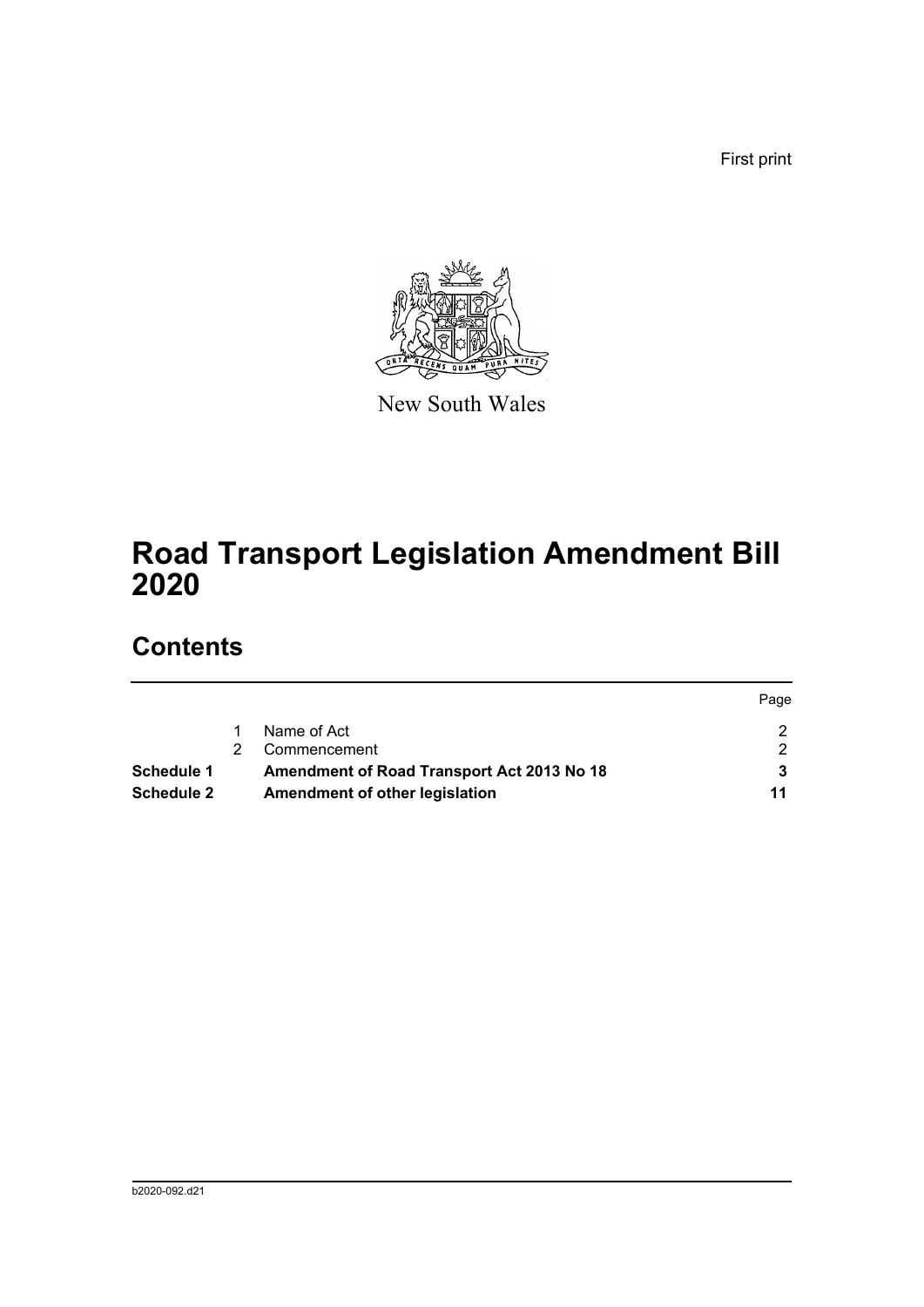

New South Wales

# **Road Transport Legislation Amendment Bill 2020**

No , 2020

## **A Bill for**

An Act to make miscellaneous amendments to the *Road Transport Act 2013* and related legislation following a statutory review of that Act.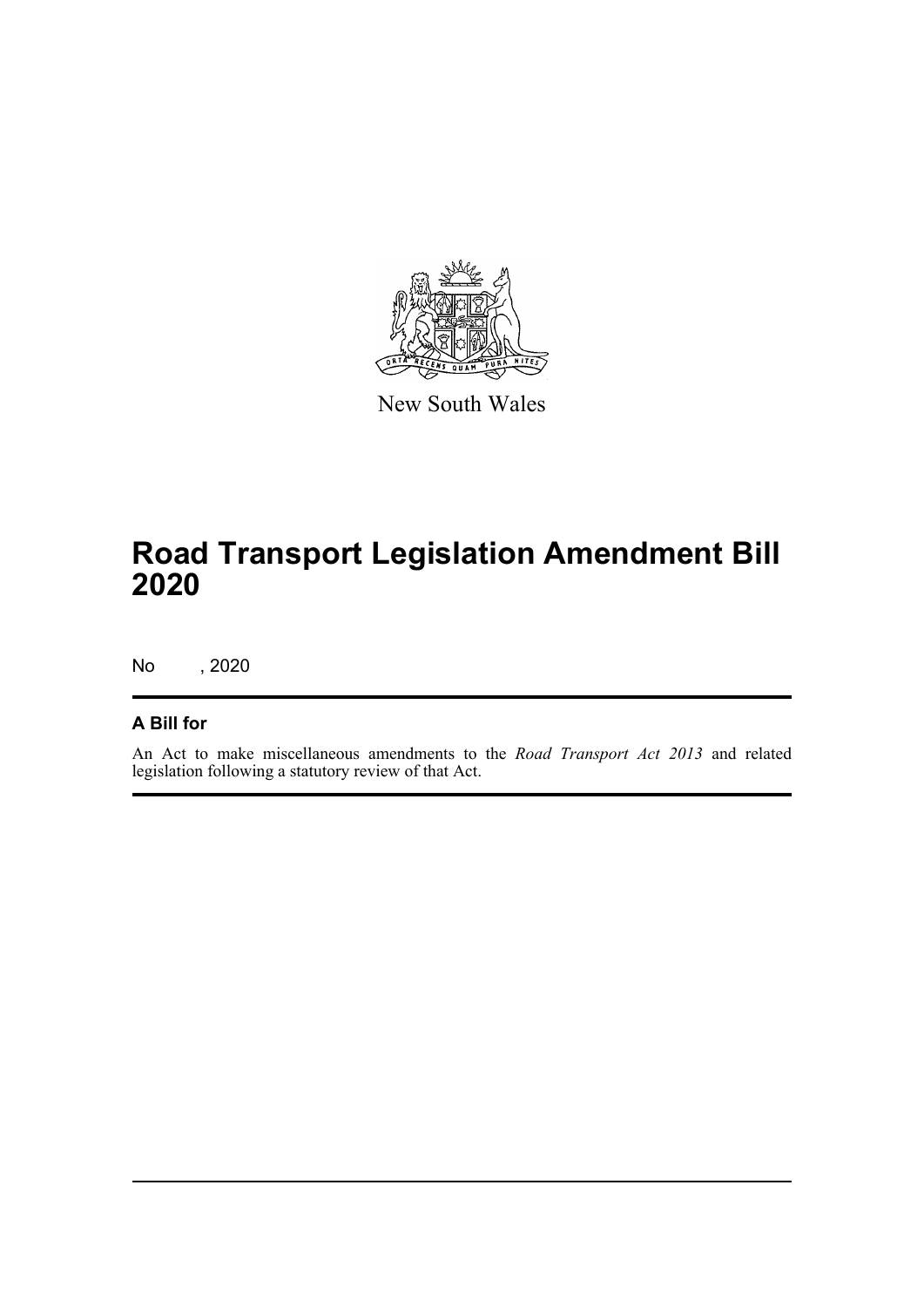Road Transport Legislation Amendment Bill 2020 [NSW]

<span id="page-6-1"></span><span id="page-6-0"></span>

|              | The Legislature of New South Wales enacts—                                                                                            |         |  |  |
|--------------|---------------------------------------------------------------------------------------------------------------------------------------|---------|--|--|
|              | Name of Act                                                                                                                           | 2       |  |  |
|              | This Act is the <i>Road Transport Legislation Amendment Act 2020</i> .                                                                | 3       |  |  |
| Commencement |                                                                                                                                       |         |  |  |
| (1)          | This Act commences on the date of assent to this Act, except as provided by<br>subsections $(2)$ and $(3)$ .                          | 5<br>6  |  |  |
| (2)          | Schedule 2.5 commences immediately after the commencement of Schedule 4.86 to<br>the Statute Law (Miscellaneous Provisions) Act 2020. | 7<br>8  |  |  |
| (3)          | Schedule 1[2]-[8], [17]-[27], [31], [32] and [35] and Schedule 2.2 commence on a day or days to be appointed by proclamation.         | 9<br>10 |  |  |
|              |                                                                                                                                       |         |  |  |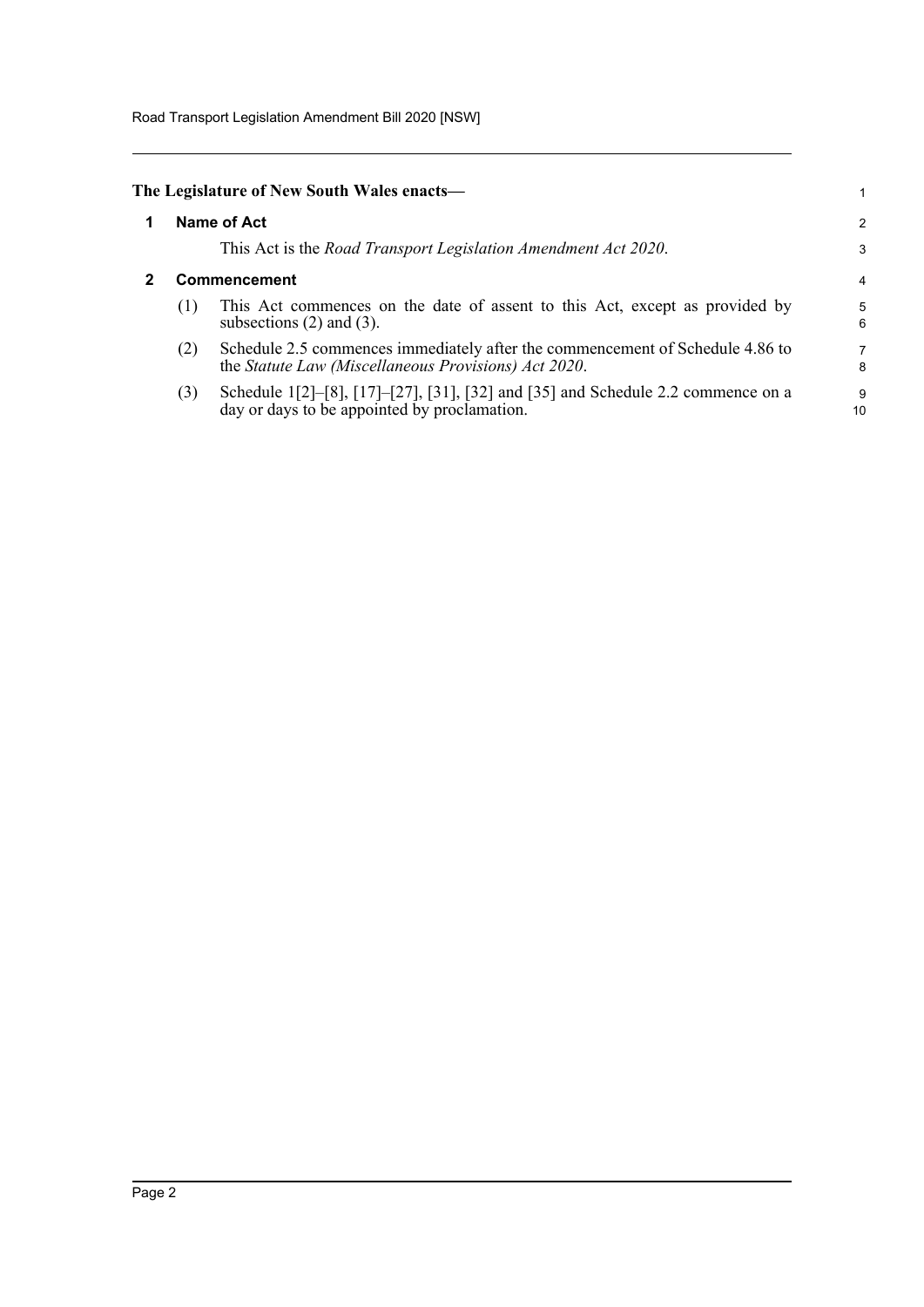<span id="page-7-0"></span>

|        | <b>Schedule 1</b><br><b>Amendment of Road Transport Act 2013 No 18</b>                                                               | 1                       |
|--------|--------------------------------------------------------------------------------------------------------------------------------------|-------------------------|
| [1]    | <b>Section 4 Definitions</b>                                                                                                         | $\overline{2}$          |
|        | Insert in alphabetical order in section $4(1)$ —                                                                                     | 3                       |
|        | foreign driver licence means a licence, however described, to drive a motor<br>vehicle that is-                                      | 4<br>5                  |
|        | held by a person who is ordinarily resident in a foreign country and not<br>(a)<br>a permanent resident of Australia, and            | $\,6$<br>$\overline{7}$ |
|        | issued in the country in which the person is ordinarily resident.<br>(b)                                                             | 8                       |
| [2]    | Section 9 Determination of "first offence" and "second or subsequent offence"                                                        | 9                       |
|        | Omit ", within the applicable re-offending period (if any) for the offence concerned," from<br>section $9(2)(a)$ .                   | 10<br>11                |
| [3]    | Section 9(2)(c)                                                                                                                      | 12                      |
|        | Insert at the end of section $9(2)(b)$ —                                                                                             | 13                      |
|        | , and                                                                                                                                | 14                      |
|        | the person committed the previous offence within the applicable<br>(c)<br>re-offending period for the offence concerned.             | 15<br>16                |
| [4]    | Section 9(2A)                                                                                                                        | 17                      |
|        | Omit "(the <i>new offence</i> ), that offence".                                                                                      | 18                      |
|        | Insert instead "or the statutory rules (the <i>new offence</i> ), the new offence".                                                  | 19                      |
| [5]    | Section 9(2A)(a)                                                                                                                     | 20                      |
|        | Omit "being convicted of". Insert instead "committing".                                                                              | 21                      |
| [6]    | Section 9(3)                                                                                                                         | 22                      |
|        | Omit "subsection $(2)(a)$ ". Insert instead "subsection $(2)(c)$ ".                                                                  | 23                      |
| [7]    | Section 9(3)(a)                                                                                                                      | 24                      |
|        | Insert "immediately before the person committed the new offence" after "years".                                                      | 25                      |
| [8]    | Section 9(5)(f)                                                                                                                      | 26                      |
|        | Insert at the end of section $9(5)(e)$ —                                                                                             | 27                      |
|        | , or                                                                                                                                 | 28                      |
|        | for a previous offence committed in another jurisdiction—a court finds<br>(f)<br>that the previous offence is an equivalent offence. | 29<br>30                |
| [9]    | Section 22 Database of declarations and orders made under this Division                                                              | 31                      |
|        | Omit the section.                                                                                                                    | 32                      |
| $[10]$ | Section 40 Suspension or cancellation of licence                                                                                     | 33                      |
|        | Omit section $40(4)$ and (5).                                                                                                        | 34                      |
| $[11]$ | <b>Section 41 Licence ineligibility</b>                                                                                              | 35                      |
|        | Omit section $41(6)$ and (7).                                                                                                        | 36                      |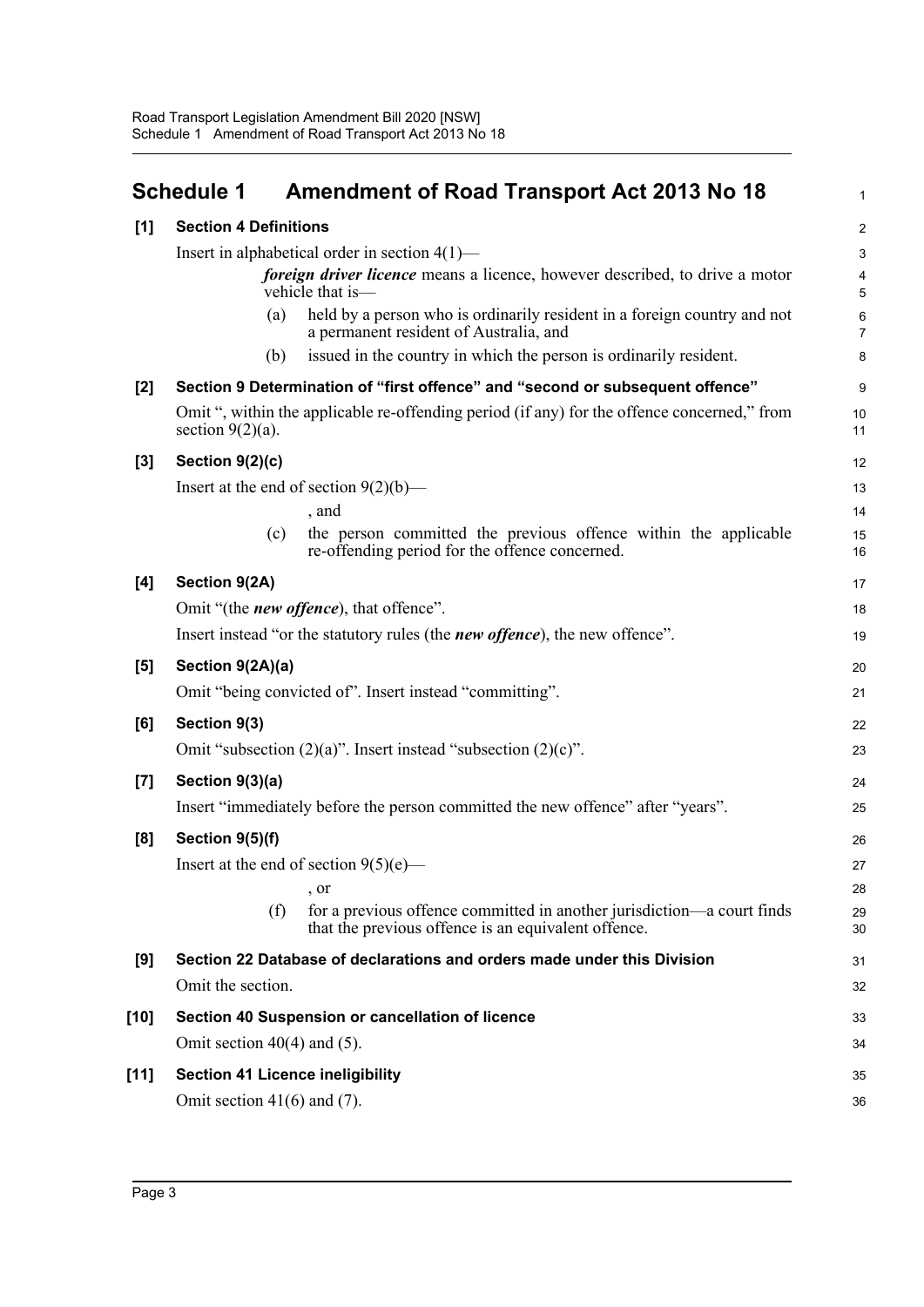| $[12]$ | <b>Section 41A</b>                |      |                                                                                                                                                                                                                                                                                                    |                                                                                                                                                                                                                                                                                                                                                      |                            |  |
|--------|-----------------------------------|------|----------------------------------------------------------------------------------------------------------------------------------------------------------------------------------------------------------------------------------------------------------------------------------------------------|------------------------------------------------------------------------------------------------------------------------------------------------------------------------------------------------------------------------------------------------------------------------------------------------------------------------------------------------------|----------------------------|--|
|        |                                   |      |                                                                                                                                                                                                                                                                                                    | Insert after section 41-                                                                                                                                                                                                                                                                                                                             | $\boldsymbol{2}$           |  |
|        | 41A                               |      | <b>Deletion of demerit points</b>                                                                                                                                                                                                                                                                  |                                                                                                                                                                                                                                                                                                                                                      |                            |  |
|        |                                   | (1)  | All demerit points recorded in the NSW demerit points register against a<br>person at the date of a notice of licence suspension or notice of licence<br>ineligibility given to the person under this Division, and taken into account for<br>the purposes of the notice, are taken to be deleted— |                                                                                                                                                                                                                                                                                                                                                      |                            |  |
|        |                                   |      | (a)                                                                                                                                                                                                                                                                                                | if the person's driver licence has been suspended under this Division—<br>on the commencement of the period of suspension, or                                                                                                                                                                                                                        | 8<br>$\boldsymbol{9}$      |  |
|        |                                   |      | (b)                                                                                                                                                                                                                                                                                                | if the person has become ineligible under this Division to be issued<br>with, and to apply for, a driver licence—on the commencement of the<br>period of licence ineligibility, or                                                                                                                                                                   | 10<br>11<br>12             |  |
|        |                                   |      | (c)                                                                                                                                                                                                                                                                                                | if the person has lodged an appeal in relation to the licence suspension<br>or licence ineligibility—on the determination of the appeal.                                                                                                                                                                                                             | 13<br>14                   |  |
|        |                                   | (2)  |                                                                                                                                                                                                                                                                                                    | Demerit points that are taken not to be deleted in the circumstances referred to<br>in subsection $(1)$ are to be taken into account for the purposes of sections $40(1)$<br>and $41(1)$ from the end of the period of licence suspension or period of licence<br>ineligibility, as the case may be.                                                 | 15<br>16<br>17<br>18       |  |
|        |                                   | (3)  |                                                                                                                                                                                                                                                                                                    | Nothing in this section prevents Transport for NSW from retaining records of<br>deleted demerit points incurred by any person.                                                                                                                                                                                                                       | 19<br>20                   |  |
| $[13]$ |                                   |      |                                                                                                                                                                                                                                                                                                    | Section 55 Photographs to which this Part applies                                                                                                                                                                                                                                                                                                    | 21                         |  |
|        | Insert at the end of the section- |      |                                                                                                                                                                                                                                                                                                    |                                                                                                                                                                                                                                                                                                                                                      |                            |  |
|        |                                   | (2)  |                                                                                                                                                                                                                                                                                                    | This Part does not apply to a photograph provided to Transport for NSW by a<br>person for the sole purpose of establishing the person's identity.                                                                                                                                                                                                    | 23<br>24                   |  |
| $[14]$ |                                   |      |                                                                                                                                                                                                                                                                                                    | Section 57 Release of photographs prohibited                                                                                                                                                                                                                                                                                                         | 25                         |  |
|        | Insert after section $57(1)(h)$ — |      |                                                                                                                                                                                                                                                                                                    |                                                                                                                                                                                                                                                                                                                                                      |                            |  |
|        |                                   |      | (ha)                                                                                                                                                                                                                                                                                               | with the consent of the person whose likeness is shown in the<br>photograph or on the database, or                                                                                                                                                                                                                                                   | 27<br>28                   |  |
|        |                                   |      | (hb)                                                                                                                                                                                                                                                                                               | to the Secretary, within the meaning of the <i>Tattoo Parlours Act 2012</i> ,<br>for the purpose of enabling the Secretary to exercise functions in<br>relation to licences under that Act, or                                                                                                                                                       | 29<br>30<br>31             |  |
| $[15]$ |                                   |      |                                                                                                                                                                                                                                                                                                    | Section 59 Cancellation or suspension of driver licence for certain speeding<br>offences or alcohol or other drug related driving offences                                                                                                                                                                                                           | 32<br>33                   |  |
|        |                                   |      |                                                                                                                                                                                                                                                                                                    | Insert after section $59(4A)$ —                                                                                                                                                                                                                                                                                                                      | 34                         |  |
|        |                                   | (4B) |                                                                                                                                                                                                                                                                                                    | In determining the period specified in a notice to be served on a person under<br>subsection $(3)$ or $(4)$ , Transport for NSW is required to take into account the<br>period during which the person's driver licence was suspended under an<br>immediate licence suspension notice given to the person under section 224 for<br>the same offence. | 35<br>36<br>37<br>38<br>39 |  |
| $[16]$ | <b>Section 107 Definitions</b>    |      |                                                                                                                                                                                                                                                                                                    |                                                                                                                                                                                                                                                                                                                                                      |                            |  |
|        |                                   |      |                                                                                                                                                                                                                                                                                                    | Omit the definition of <i>foreign driver licence</i> from section $107(1)$ .                                                                                                                                                                                                                                                                         | 41                         |  |
| $[17]$ |                                   |      |                                                                                                                                                                                                                                                                                                    | <b>Section 183 Definitions</b>                                                                                                                                                                                                                                                                                                                       | 42                         |  |
|        |                                   |      |                                                                                                                                                                                                                                                                                                    | Insert in alphabetical order in section 183(1)—                                                                                                                                                                                                                                                                                                      | 43                         |  |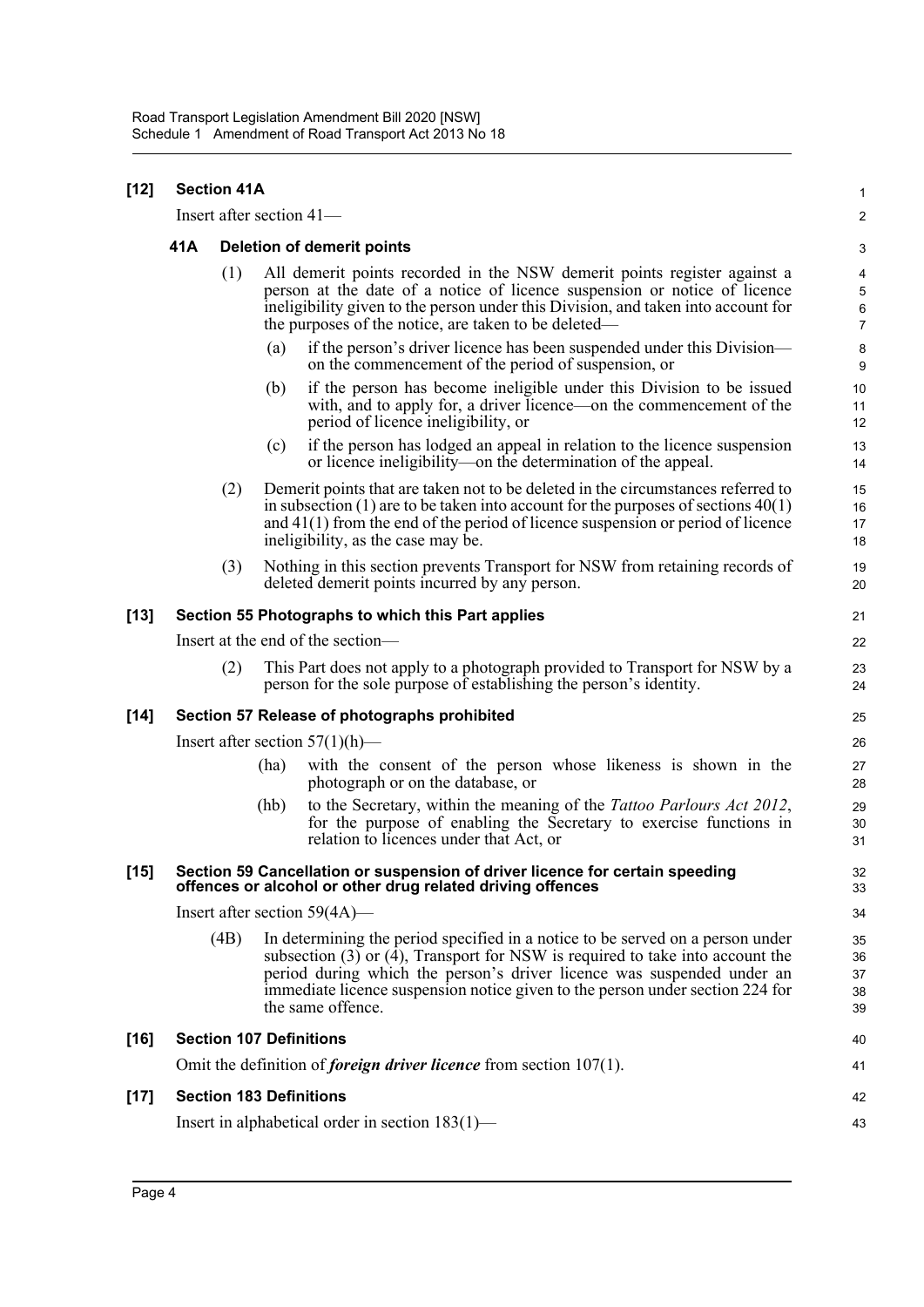|        |                                        |                        |     | nomination details of a person means-                                                                                                                | 1              |  |
|--------|----------------------------------------|------------------------|-----|------------------------------------------------------------------------------------------------------------------------------------------------------|----------------|--|
|        |                                        |                        | (a) | the person's name, address and date of birth, and                                                                                                    | $\overline{c}$ |  |
|        |                                        |                        | (b) | the number of the person's Australian driver licence or foreign driver<br>licence, and                                                               | 3<br>4         |  |
|        |                                        |                        | (c) | if a person holds a foreign driver licence—the jurisdiction that issued<br>the foreign driver licence.                                               | 5<br>6         |  |
| $[18]$ |                                        |                        |     | Sections 183(1) (definition of "relevant nomination document"), 185(3), 186(1)(a), 187<br>and 224(2)(a) and (4)(b1), (b2), (c) and (d)               | 7<br>8         |  |
|        |                                        |                        |     | Omit "served with" wherever occurring. Insert instead "issued with".                                                                                 | 9              |  |
| $[19]$ |                                        |                        |     | Sections 185(1), 186(1) and (1A), 187(b), 190(3) and 191(c)                                                                                          | 10             |  |
|        |                                        |                        |     | Omit "name and address" and "names and addresses" wherever occurring.                                                                                | 11             |  |
|        |                                        |                        |     | Insert instead "nomination details".                                                                                                                 | 12             |  |
| $[20]$ |                                        |                        |     | Section 185 When responsible person not liable for parking offence                                                                                   | 13             |  |
|        |                                        |                        |     | Omit "service on" wherever occurring in section $185(1)(a)$ and (b).                                                                                 | 14             |  |
|        |                                        |                        |     | Insert instead "the issue to".                                                                                                                       | 15             |  |
| $[21]$ |                                        |                        |     | Sections 185(2) and (3) and 186(2)                                                                                                                   | 16             |  |
|        |                                        |                        |     | Omit "served on" wherever occurring. Insert instead "issued to".                                                                                     | 17             |  |
| $[22]$ |                                        | recorded offence       |     | Section 186 Duty to inform if person not driver of vehicle committing camera                                                                         | 18<br>19       |  |
|        |                                        |                        |     | Omit "service" from section 186(1). Insert instead "the issue".                                                                                      | 20             |  |
| $[23]$ |                                        | <b>Section 186(3)</b>  |     |                                                                                                                                                      | 21             |  |
|        |                                        |                        |     | Omit "served". Insert instead "issued".                                                                                                              | 22             |  |
| $[24]$ |                                        |                        |     | Section 188 Offences relating to nominations                                                                                                         | 23             |  |
|        |                                        |                        |     | Omit "that name and address" from section 188(1). Insert instead "the nomination details".                                                           | 24             |  |
| $[25]$ |                                        |                        |     | Sections 188(1) and 189(4)                                                                                                                           | 25             |  |
|        |                                        |                        |     | Omit "100 penalty units" wherever occurring in the penalty provisions.                                                                               | 26             |  |
|        |                                        |                        |     | Insert instead "200 penalty units".                                                                                                                  | 27             |  |
| $[26]$ |                                        | <b>Section 188(3)</b>  |     |                                                                                                                                                      | 28             |  |
|        |                                        |                        |     | Omit "either a false name or address (or both a false name and address) for the person is".                                                          | 29             |  |
|        |                                        |                        |     | Insert instead "false nomination details for the person are".                                                                                        | 30             |  |
| $[27]$ |                                        | <b>Section 195</b>     |     |                                                                                                                                                      | 31             |  |
|        | Omit sections 195–199. Insert instead— |                        |     |                                                                                                                                                      |                |  |
|        | 195                                    | <b>Penalty notices</b> |     |                                                                                                                                                      | 33             |  |
|        |                                        | (1)                    |     | An authorised officer may issue a penalty notice to a person if it appears to the<br>officer that the person has committed a penalty notice offence. | 34<br>35       |  |
|        |                                        | (2)                    |     | A penalty notice offence is an offence against the following that is prescribed<br>by the statutory rules as a penalty notice offence—               | 36<br>37       |  |
|        |                                        |                        |     |                                                                                                                                                      |                |  |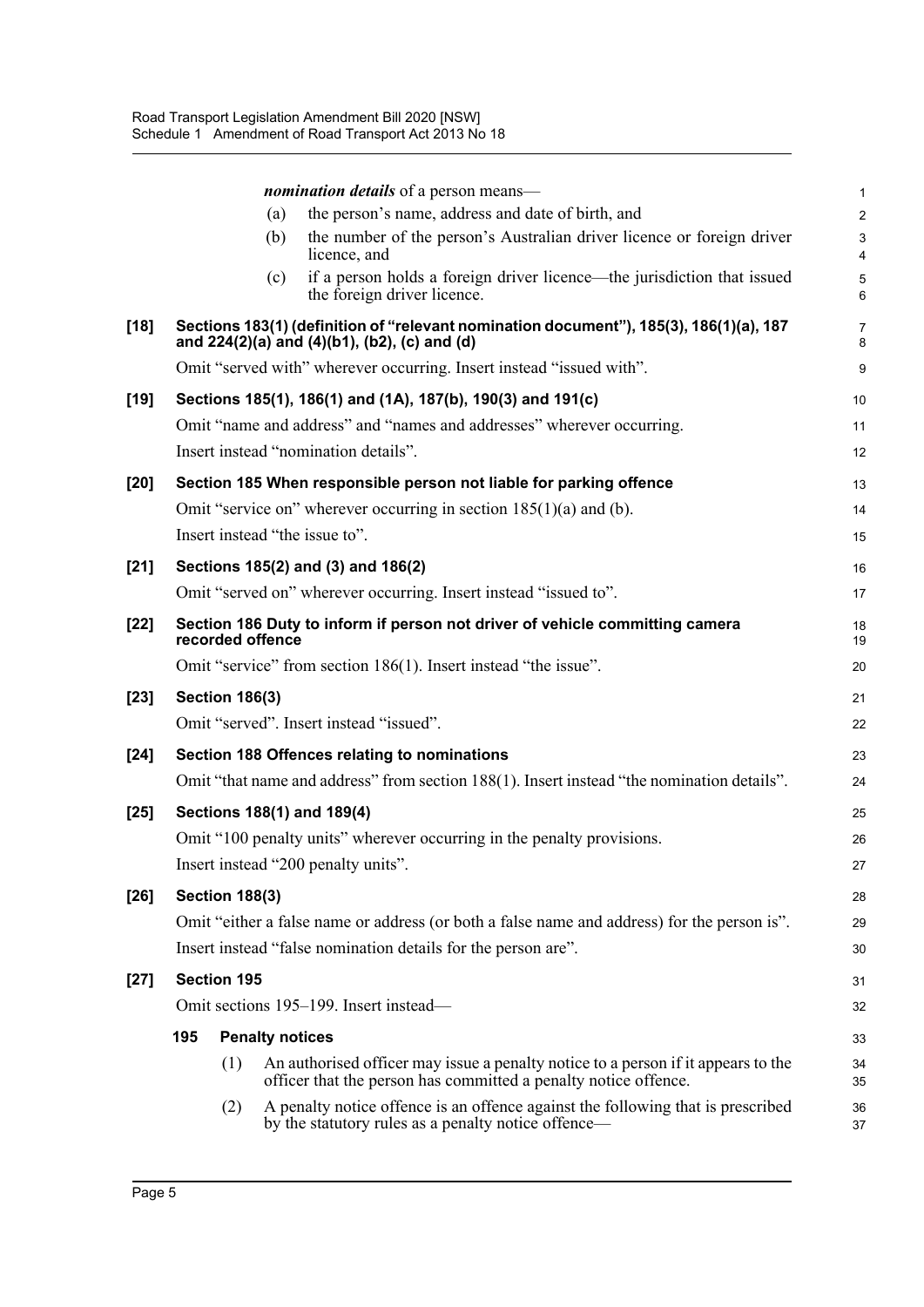|        |                                 | (a)      | the road transport legislation,                                                                                                                                                                                                                                   | 1                     |
|--------|---------------------------------|----------|-------------------------------------------------------------------------------------------------------------------------------------------------------------------------------------------------------------------------------------------------------------------|-----------------------|
|        |                                 | (b)      | the <i>Driving Instructors Act 1992</i> or the regulations under that Act,                                                                                                                                                                                        | $\overline{c}$        |
|        |                                 | (c)      | the <i>Heavy Vehicle (Adoption of National Law) Act 2013</i> or the local<br>regulations under that Act,                                                                                                                                                          | 3<br>$\overline{4}$   |
|        |                                 | (d)      | section 650(1) or (4) or 650A(1) or (4) of the Local Government Act<br>1993, including by operation of section 651 of that Act,                                                                                                                                   | 5<br>6                |
|        |                                 | (e)      | the Motor Accident Injuries Act 2017, the Motor Accidents<br>Compensation Act 1999 or the regulations under those Acts,                                                                                                                                           | $\boldsymbol{7}$<br>8 |
|        |                                 | (f)      | the <i>Recreation Vehicles Act 1983</i> or the regulations under that Act,                                                                                                                                                                                        | $\boldsymbol{9}$      |
|        |                                 | (g)      | the <i>Roads Act 1993</i> or the regulations under that Act, including by<br>operation of section 244 of that Act.                                                                                                                                                | 10<br>11              |
|        | (3)                             |          | The <i>Fines Act 1996</i> applies to a penalty notice issued under this section.                                                                                                                                                                                  | 12                    |
|        |                                 | offence. | Note. The Fines Act 1996 provides that, if a person issued with a penalty notice does<br>not wish to have the matter determined by a court, the person may pay the amount<br>specified in the notice and is not liable to any further proceedings for the alleged | 13<br>14<br>15<br>16  |
|        | (4)                             | court.   | The amount payable under a penalty notice issued under this section is the<br>amount prescribed for the alleged offence by the statutory rules, not exceeding<br>the maximum amount of penalty that could be imposed for the offence by a                         | 17<br>18<br>19<br>20  |
|        | (5)                             |          | This section does not limit the operation of any other provision of, or made<br>under, this or any other Act relating to proceedings that may be taken in<br>relation to offences.                                                                                | 21<br>22<br>23        |
|        | (6)                             |          | An offence for which a penalty of imprisonment may be imposed under the<br>road transport legislation, except an offence against section 53(3) of this Act,<br>cannot be prescribed by the statutory rules as a penalty notice offence.                           | 24<br>25<br>26        |
|        | (7)                             |          | In addition to a manner of issuing a penalty notice provided for by the <i>Fines</i><br>Act 1996, a penalty notice for the following offences may be issued by leaving<br>the notice on the vehicle in relation to which the offence was committed—               | 27<br>28<br>29        |
|        |                                 | (a)      | an offence for which the responsible person for the vehicle is guilty<br>because of Division 2,                                                                                                                                                                   | 30<br>31              |
|        |                                 | (b)      | an offence for which the owner is guilty because of section 651 of the<br>Local Government Act 1993.                                                                                                                                                              | 32<br>33              |
|        | (8)                             |          | The regulations may specify the classes of authorised officer who are<br>authorised to issue a penalty notice for a specified penalty notice offence.                                                                                                             | 34<br>35              |
| $[28]$ |                                 |          | <b>Section 200 Proceedings for offences</b>                                                                                                                                                                                                                       | 36                    |
|        | Insert after section $200(2)$ — |          |                                                                                                                                                                                                                                                                   | 37                    |
|        | (3)                             |          | Despite subsection (2), the maximum monetary penalty that may be imposed<br>by the Local Court for an offence against section $188(1)$ or (2) or $189(4)$ is 200<br>penalty units or the maximum monetary penalty provided for the offence,<br>whichever is less. | 38<br>39<br>40<br>41  |
|        | (4)                             |          | Without limiting section 14 of the Criminal Procedure Act 1986, proceedings<br>for an offence against the road transport legislation may be commenced by<br>Transport for NSW or a person authorised in writing by Transport for NSW.                             | 42<br>43<br>44        |
| $[29]$ | <b>Section 202</b>              |          |                                                                                                                                                                                                                                                                   | 45                    |
|        | Insert after section 201—       |          |                                                                                                                                                                                                                                                                   | 46                    |
|        |                                 |          |                                                                                                                                                                                                                                                                   |                       |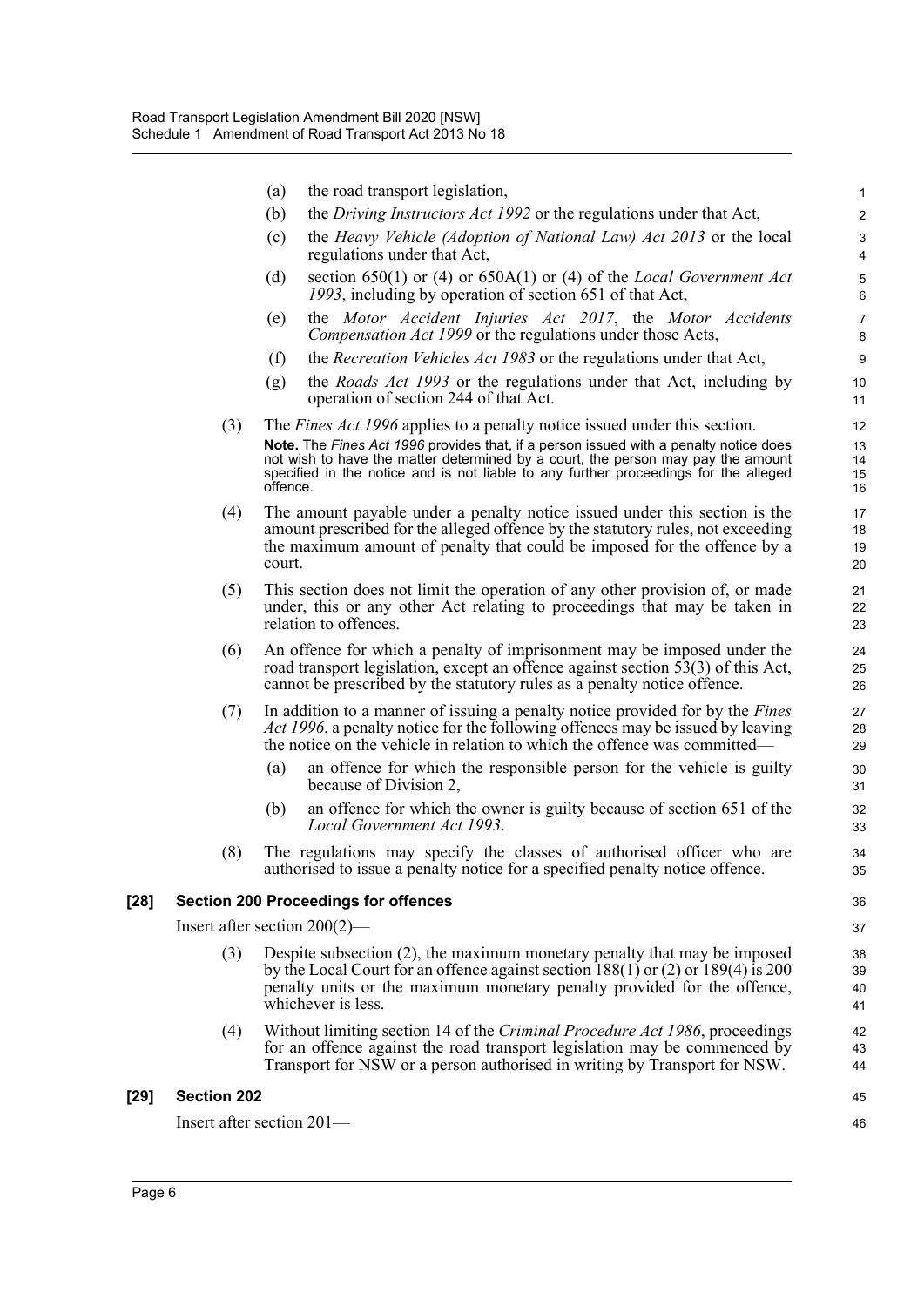#### **202 Period within which certain other proceedings may be commenced**

(1) Despite the *Criminal Procedure Act 1986* or another Act, proceedings for an offence against the following provisions may be commenced not later than 2 years after the date alleged to be the date on which the offence was committed—

20 21

35 36

38 39 40

41 42 43

- (a) section  $49(1)$ ,
- (b) section 54(1)(b), (3)(b), (4)(b), (5)(a)(ii) and (5)(b)(ii),
- (c) section  $69(1)(a)$  and  $(2)(a)$ ,
- (d) section 110, 111 or 112, to the extent that the offence arises out of an incident in relation to which the person was charged with an offence against section 117(1) and the driving occasioned death or grievous bodily harm,
- (e) section  $117(1)$  if the driving occasioned death or grievous bodily harm,
- (f) section 145,
- (g) section 146.
- (2) Despite the *Criminal Procedure Act 1986* or another Act, the regulations may provide that proceedings for an offence against the regulations made under this Act may be commenced not later than a period, not exceeding 2 years, after the date alleged to be the date on which the offence was committed.

#### **[30] Section 223A**

Insert after section 223—

#### **223A Suspension of foreign driver**

- (1) The Commissioner of Police may suspend the authority of the holder of a foreign driver licence to drive in this jurisdiction if the total number of demerit points specified under section 32 for all relevant offences during the relevant 3-year period is 13 or more.
- (2) The suspension must not exceed 14 days.
- (3) The Commissioner of Police must immediately—
	- (a) notify Transport for NSW that the Commissioner has suspended the authority and the grounds for the suspension, and
	- (b) report to Transport for NSW whether in the Commissioner's opinion a further suspension or the cancellation of the authority is warranted or is desirable in the interest of public safety.

(4) In this section *relevant 3-year period* means the 3-year period immediately before the suspension under this section would commence. *relevant offence* means an offence against an Act or statutory rule— 34 37

- (a) for which a penalty notice has been issued to the holder of a foreign driver licence, and
- (b) for which demerit points may, but have not yet been, incurred.

#### **[31] Section 224 When immediate licence suspension notice may be issued by police officer**

Insert "or as the holder of a foreign driver licence" after "driven" in section  $224(1)(c)(ii)$ .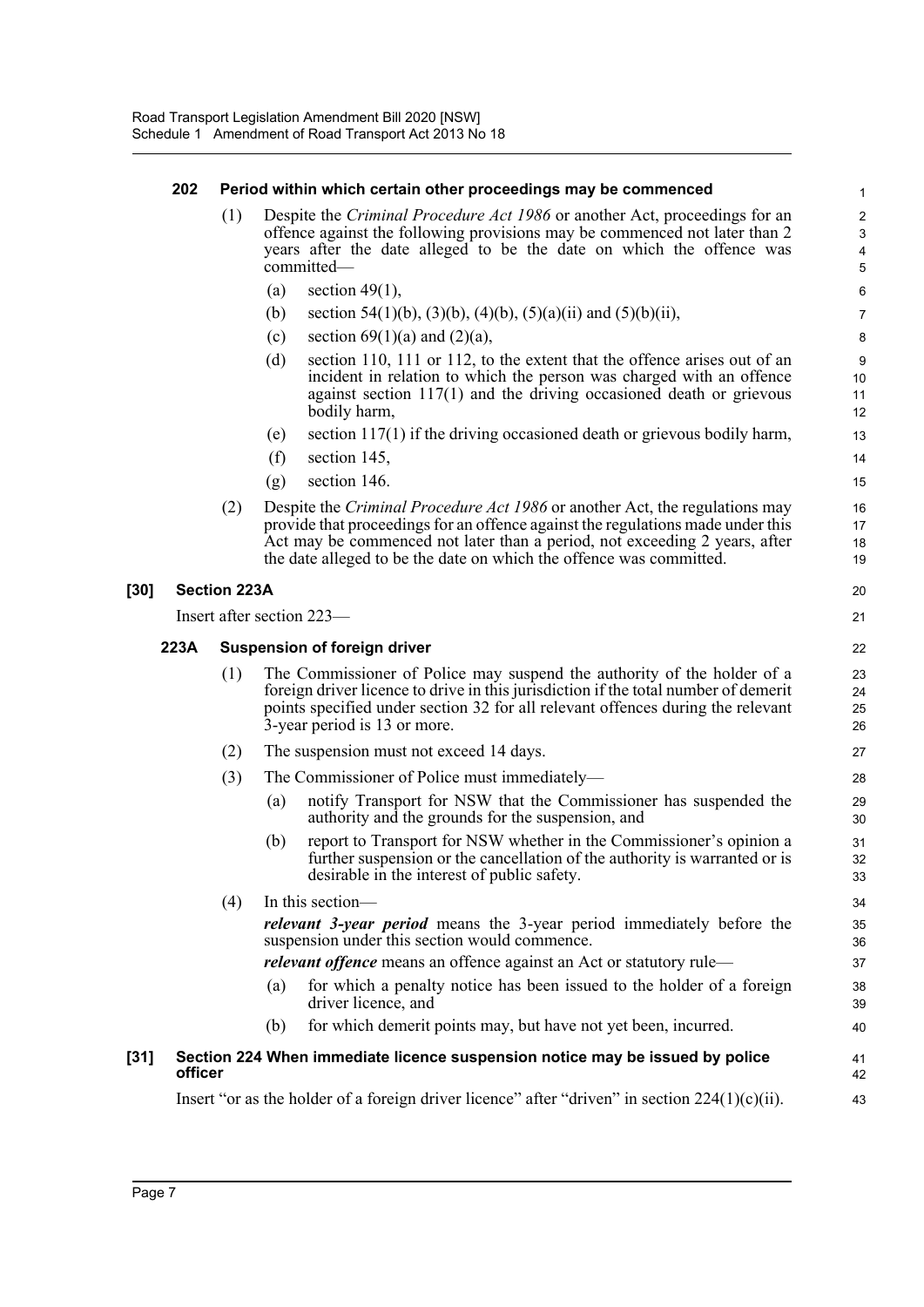| $[32]$ |      | <b>Section 239A</b> |                                                                                                                                                                                                                                                                 | 1                            |
|--------|------|---------------------|-----------------------------------------------------------------------------------------------------------------------------------------------------------------------------------------------------------------------------------------------------------------|------------------------------|
|        |      |                     | Insert after section 239—                                                                                                                                                                                                                                       | $\boldsymbol{2}$             |
|        | 239A |                     | Extension of additional sanction to corporation owned motor vehicles                                                                                                                                                                                            | 3                            |
|        |      | (1)                 | A police officer may exercise an authorised power in relation to a motor<br>vehicle if the police officer reasonably believes—                                                                                                                                  | $\overline{\mathbf{4}}$<br>5 |
|        |      |                     | the registered operator of the motor vehicle is a corporation, and<br>(a)                                                                                                                                                                                       | 6                            |
|        |      |                     | a circumstance set out in subsection $(2)$ , $(3)$ or $(4)$ is made out.<br>(b)                                                                                                                                                                                 | $\overline{7}$               |
|        |      | (2)                 | The motor vehicle was operated on a road to commit a sanctionable offence-                                                                                                                                                                                      | 8                            |
|        |      |                     | (a)<br>on that day, or                                                                                                                                                                                                                                          | $9\,$                        |
|        |      |                     | (b)<br>during the past 10 days.                                                                                                                                                                                                                                 | 10                           |
|        |      | (3)                 | The motor vehicle is being operated on a road—                                                                                                                                                                                                                  | 11                           |
|        |      |                     | by a person who is disqualified from holding or obtaining a driver<br>(a)<br>licence, and                                                                                                                                                                       | 12<br>13                     |
|        |      |                     | to commit an offence, not being a camera recorded offence, of driving<br>(b)<br>a vehicle at a speed more than 30 kilometres per hour over the<br>designated speed limit applying to the driver for the length of road at the<br>time the offence is committed. | 14<br>15<br>16<br>17         |
|        |      | (4)                 | The motor vehicle is being operated on a road by a person—                                                                                                                                                                                                      | 18                           |
|        |      |                     | who is disqualified from holding or obtaining a driver licence or who<br>(a)<br>has never been licensed, and                                                                                                                                                    | 19<br>20                     |
|        |      |                     | who has been convicted of an offence against section $53(3)$ or $54(1)$ on<br>(b)<br>2 or more previous occasions within the past 5-year period.                                                                                                                | 21<br>22                     |
|        |      | (5)                 | The police officer is to notify Transport for NSW of the exercise of the<br>authorised power.                                                                                                                                                                   | 23<br>24                     |
|        |      | (6)                 | Transport for NSW is, as soon as is practicable, to notify the registered<br>operator of the motor vehicle of the exercise of the authorised power.                                                                                                             | 25<br>26                     |
|        |      | (7)                 | For the purposes of this Part-                                                                                                                                                                                                                                  | 27                           |
|        |      |                     | the exercise of the authorised power of seizure and impoundment is<br>(a)<br>taken to be the exercise of the power under section $239(1)(a)$ , and                                                                                                              | 28<br>29                     |
|        |      |                     | the exercise of the authorised power of confiscation of number-plates is<br>(b)<br>taken to be the exercise of the power under section $239(1)(c)$ , and                                                                                                        | 30<br>31                     |
|        |      |                     | sections 240, 243 and 245-247 do not apply in relation to the exercise<br>(c)<br>of an authorised power under this section, and                                                                                                                                 | 32<br>33                     |
|        |      |                     | to avoid doubt, section $248(1)(b)$ and $(2)(b)$ do not apply to a motor<br>(d)<br>vehicle impounded or number-plates confiscated under this section, and                                                                                                       | 34<br>35                     |
|        |      |                     | section $249(3)$ is taken to include the following paragraph after<br>(e)<br>$\frac{1}{2}$ paragraph (b)—                                                                                                                                                       | 36<br>37                     |
|        |      |                     | for the exercise of an authorised power under section 239A—<br>(c)<br>alleged extreme hardship to a person other than the driver of the<br>motor vehicle who committed, or is alleged to have committed,<br>the offence that led to the exercise of the power.  | 38<br>39<br>40<br>41         |
|        |      | (8)                 | In this section-                                                                                                                                                                                                                                                | 42                           |
|        |      |                     | <i>authorised power</i> means—                                                                                                                                                                                                                                  | 43                           |
|        |      |                     | to seize and take charge of a motor vehicle and cause it to be moved to<br>$\left( a\right)$<br>a place determined by the Commissioner of Police, or                                                                                                            | 44<br>45                     |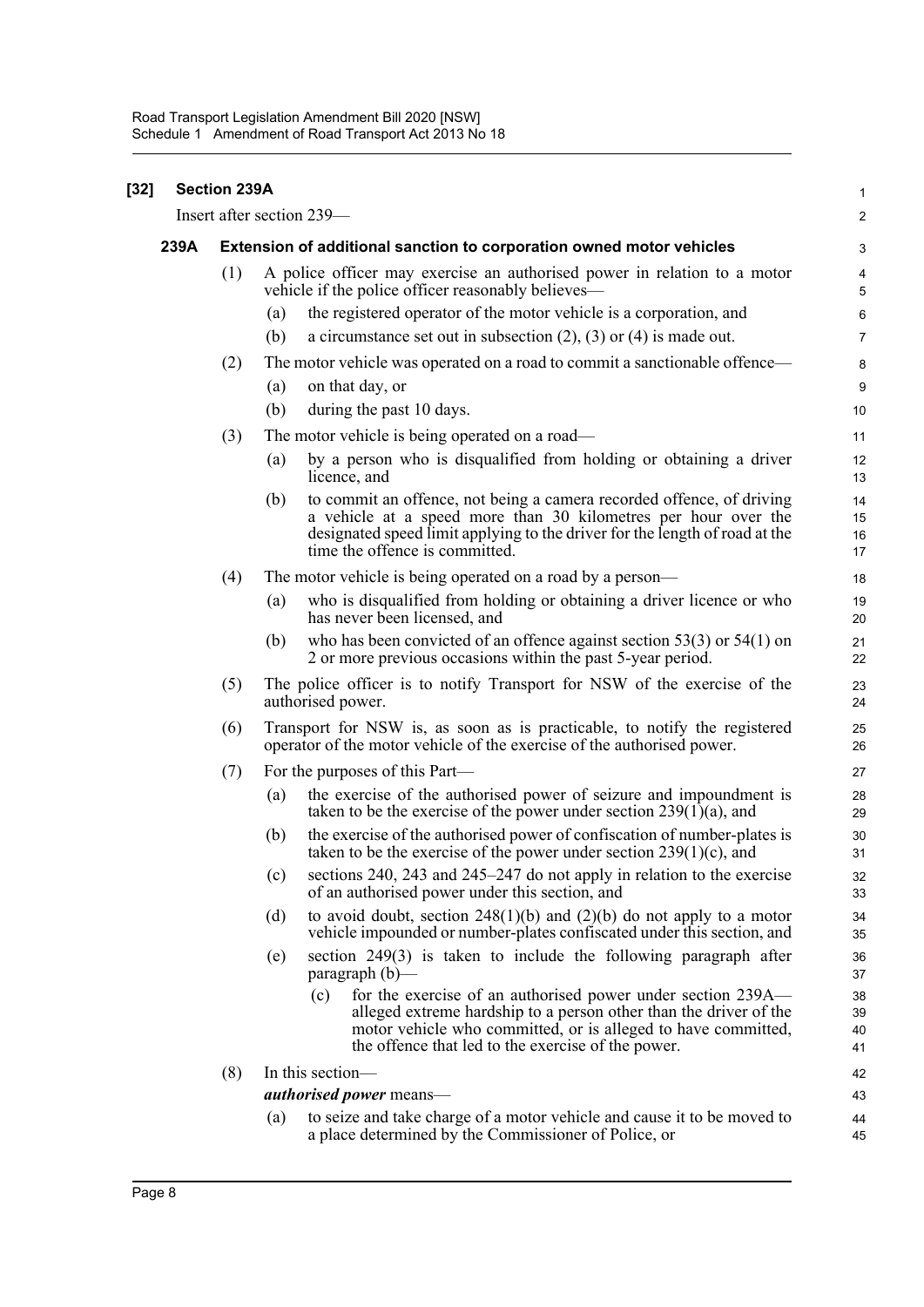|        |      |                         | (b)      | to remove and confiscate the number-plates affixed to a motor vehicle<br>and attach a number-plate confiscation notice to the motor vehicle.                                                                                                                          | 1<br>$\overline{\mathbf{c}}$ |
|--------|------|-------------------------|----------|-----------------------------------------------------------------------------------------------------------------------------------------------------------------------------------------------------------------------------------------------------------------------|------------------------------|
| $[33]$ |      | registration            |          | Section 271 Fixing fees for services concerning driver licensing and vehicle                                                                                                                                                                                          | 3<br>4                       |
|        |      |                         |          | Omit ", or amend, waive or revoke fees," from section 271(1).                                                                                                                                                                                                         | 5                            |
| $[34]$ |      | Section 271(2A)         |          |                                                                                                                                                                                                                                                                       | 6                            |
|        |      |                         |          | Insert after section $271(2)$ —                                                                                                                                                                                                                                       | 7                            |
|        |      | (2A)                    | section. | Transport for NSW may waive or remit all or part of a fee fixed under this                                                                                                                                                                                            | 8<br>9                       |
| [35]   |      |                         |          | Section 276 Service of documents on persons generally                                                                                                                                                                                                                 | 10                           |
|        |      | Omit section $276(4)$ . |          |                                                                                                                                                                                                                                                                       | 11                           |
| [36]   |      | <b>Section 277A</b>     |          |                                                                                                                                                                                                                                                                       | 12                           |
|        |      |                         |          | Insert after section 277-                                                                                                                                                                                                                                             | 13                           |
|        | 277A |                         |          | Use of information in registers                                                                                                                                                                                                                                       | 14                           |
|        |      | (1)                     |          | Transport for NSW may use information recorded in a register required to be<br>kept under this Act for the purpose of exercising its functions, including<br>delegated functions.                                                                                     | 15<br>16<br>17               |
|        |      | (2)                     |          | Nothing in this section overrides Part 3.5.                                                                                                                                                                                                                           | 18                           |
| [37]   |      |                         |          | Schedule 1 Examples of statutory rule-making powers                                                                                                                                                                                                                   | 19                           |
|        |      | Insert after clause 3-  |          |                                                                                                                                                                                                                                                                       | 20                           |
|        | 3A   |                         |          | Offensive or discriminatory material displayed on vehicles                                                                                                                                                                                                            | 21                           |
|        |      |                         |          | The suspension and cancellation of the registration of a registrable vehicle on<br>the grounds of offensive or discriminatory material displayed on the vehicle,<br>including the circumstances in which material is considered to be offensive or<br>discriminatory. | 22<br>23<br>24<br>25         |
| [38]   |      |                         |          | Schedule 4 Savings, transitional and other provisions                                                                                                                                                                                                                 | 26                           |
|        |      |                         |          | Insert at the end of the Schedule, with appropriate Part and clause numbering—                                                                                                                                                                                        | 27                           |
|        |      |                         |          | Provision consequent on enactment of Road<br><b>Transport Legislation Amendment Act 2020</b>                                                                                                                                                                          | 28<br>29                     |
|        |      |                         |          | <b>Application of amendments</b>                                                                                                                                                                                                                                      | 30                           |
|        |      | (1)                     |          | A <i>previous offence</i> , within the meaning of section 9, extends to an offence<br>committed before the commencement of the amendments to section 9 made by<br>the amending Act.                                                                                   | 31<br>32<br>33               |
|        |      | (2)                     |          | Section 41A applies in relation to notices given before the commencement of<br>the section if, immediately before the commencement—                                                                                                                                   | 34<br>35                     |
|        |      |                         | (a)      | the period of suspension has not commenced, or                                                                                                                                                                                                                        | 36                           |
|        |      |                         | (b)      | the licence ineligibility has not taken effect.                                                                                                                                                                                                                       | 37                           |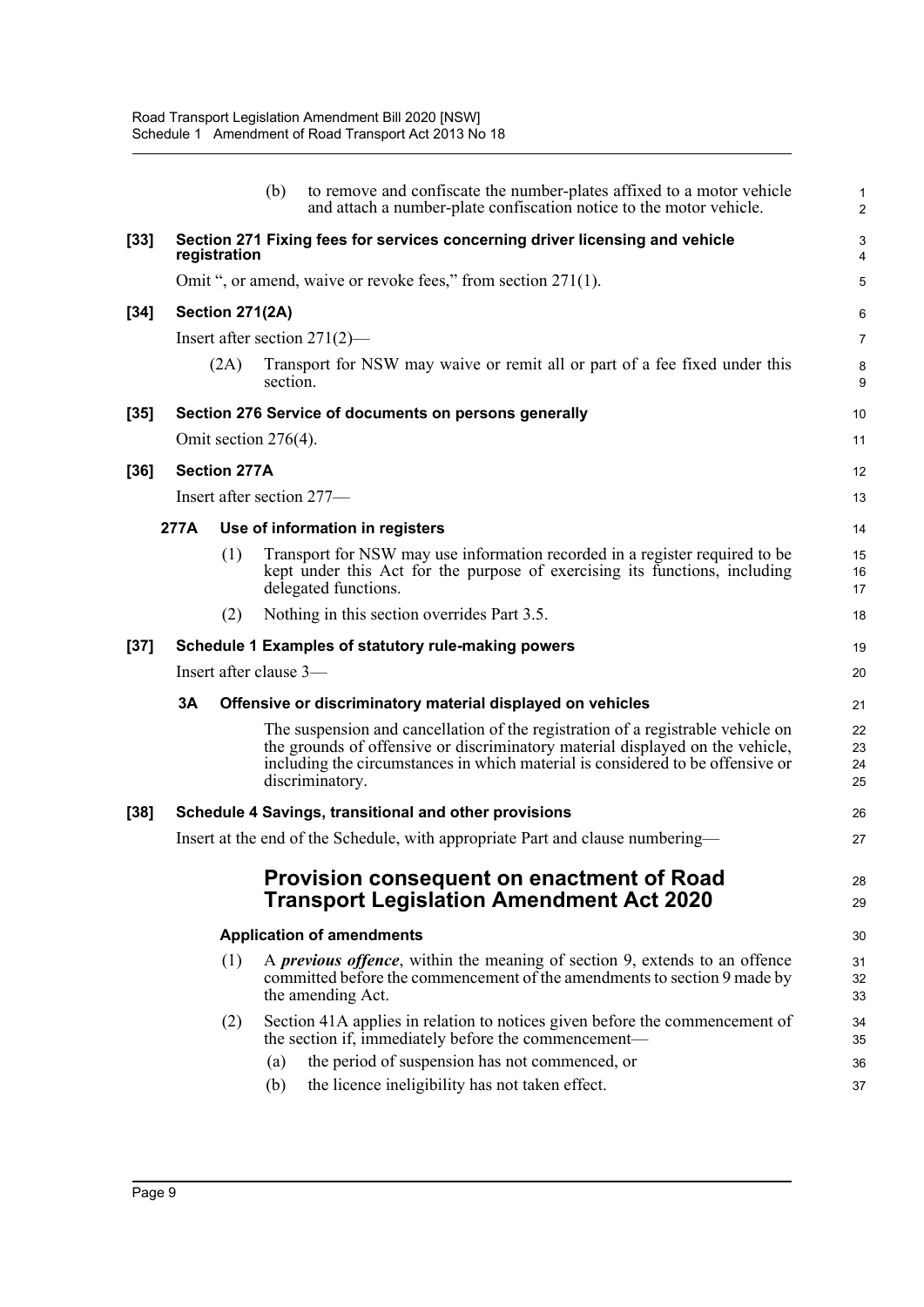| (3) A period during which a driver licence is suspended under an immediate |
|----------------------------------------------------------------------------|
| licence suspension notice is to be taken into account under section 59(4B) |
| even if it occurred before the commencement of that subsection.            |

- (4) Section 200(4) extends to an offence against the road transport legislation committed before the commencement of the subsection.
- (5) Section 202 applies only in relation to an offence committed after the commencement of the section.
- (6) The authority of the holder of a foreign driver licence to drive in this jurisdiction may be suspended under section 223A even if some or all of the demerit points were for an offence for which the penalty notice was issued before the commencement of the section.
- (7) In this clause, *amending Act* means the *Road Transport Legislation Amendment Act 2020*.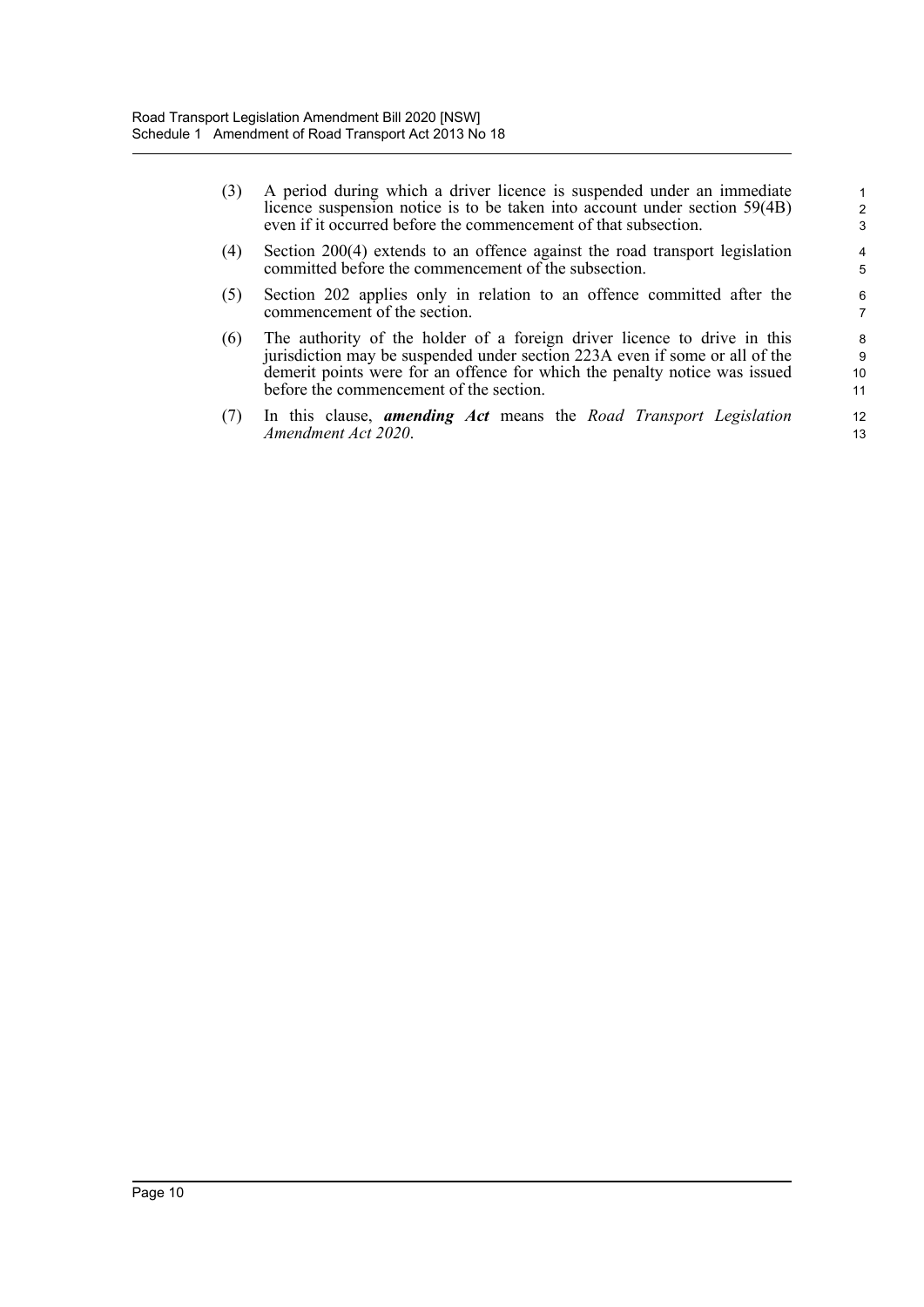<span id="page-15-0"></span>

|       | <b>Schedule 2</b>                                                                                                                                                                                                 |                          | <b>Amendment of other legislation</b>                                                                                                                                                                                                                                            | $\mathbf{1}$                      |  |  |  |
|-------|-------------------------------------------------------------------------------------------------------------------------------------------------------------------------------------------------------------------|--------------------------|----------------------------------------------------------------------------------------------------------------------------------------------------------------------------------------------------------------------------------------------------------------------------------|-----------------------------------|--|--|--|
| 2.1   |                                                                                                                                                                                                                   |                          | Driving Instructors Act 1992 No 3                                                                                                                                                                                                                                                | $\overline{2}$                    |  |  |  |
| [1]   | matter," from section $10(4)(b)$ .                                                                                                                                                                                |                          | <b>Section 10 Prerequisites for licence</b><br>Omit "after considering a report on the person made under section 13 or any other relevant                                                                                                                                        | 3<br>$\overline{\mathbf{4}}$<br>5 |  |  |  |
| $[2]$ | Sections 12 and 13<br>Omit the sections.                                                                                                                                                                          |                          |                                                                                                                                                                                                                                                                                  | 6<br>$\overline{7}$               |  |  |  |
| $[3]$ | <b>Section 14 Consideration of information</b><br>Omit "report of" from section 14(1). Insert instead "information received from".                                                                                |                          |                                                                                                                                                                                                                                                                                  |                                   |  |  |  |
| [4]   | Section 14(2)<br>Omit the subsection.                                                                                                                                                                             |                          |                                                                                                                                                                                                                                                                                  | 10<br>11                          |  |  |  |
| 2.2   | <b>Fines Act 1996 No 99</b>                                                                                                                                                                                       |                          |                                                                                                                                                                                                                                                                                  | 12                                |  |  |  |
| [1]   |                                                                                                                                                                                                                   |                          | Section 38 Circumstances in which person issued with penalty reminder notice for<br>vehicle or vessel offence is not liable to pay penalty                                                                                                                                       | 13<br>14                          |  |  |  |
|       | Omit "name and address" from section $38(1)(a)$ .                                                                                                                                                                 |                          |                                                                                                                                                                                                                                                                                  |                                   |  |  |  |
|       | Insert instead "nomination details".                                                                                                                                                                              |                          |                                                                                                                                                                                                                                                                                  |                                   |  |  |  |
| $[2]$ | Section 38(1)(b)                                                                                                                                                                                                  |                          |                                                                                                                                                                                                                                                                                  | 17                                |  |  |  |
|       |                                                                                                                                                                                                                   |                          | Omit "that name and address". Insert instead "the nomination details".                                                                                                                                                                                                           | 18                                |  |  |  |
| $[3]$ | Section 38(3F)                                                                                                                                                                                                    |                          |                                                                                                                                                                                                                                                                                  |                                   |  |  |  |
|       |                                                                                                                                                                                                                   |                          | Omit "either a false name or address (or both a false name and address) for the person is".<br>Insert instead "false nomination details for the person are".                                                                                                                     | 20<br>21                          |  |  |  |
| [4]   | Section 38(4)                                                                                                                                                                                                     |                          |                                                                                                                                                                                                                                                                                  | 22                                |  |  |  |
|       | Insert in alphabetical order—<br><b>Australian driver licence</b> has the same meaning as in the Road Transport Act<br>2013.<br>foreign driver licence has the same meaning as in the Road Transport Act<br>2013. |                          |                                                                                                                                                                                                                                                                                  |                                   |  |  |  |
|       |                                                                                                                                                                                                                   |                          | <i>nomination details</i> of a person means—                                                                                                                                                                                                                                     | 28                                |  |  |  |
|       |                                                                                                                                                                                                                   | (a)<br>(b)<br>(i)<br>(i) | the person's name, address and date of birth, and<br>if the offence relates to a vehicle-<br>the number of the person's Australian driver licence or foreign<br>driver licence, and<br>if the person holds a foreign driver licence—the jurisdiction that<br>issued the licence. | 29<br>30<br>31<br>32<br>33<br>34  |  |  |  |
| 2.3   | Photo Card Act 2005 No 20                                                                                                                                                                                         |                          |                                                                                                                                                                                                                                                                                  | 35                                |  |  |  |
| [1]   | Section 13D, heading<br>Insert "or use" after "Release".                                                                                                                                                          |                          |                                                                                                                                                                                                                                                                                  | 36<br>37                          |  |  |  |
|       |                                                                                                                                                                                                                   |                          |                                                                                                                                                                                                                                                                                  |                                   |  |  |  |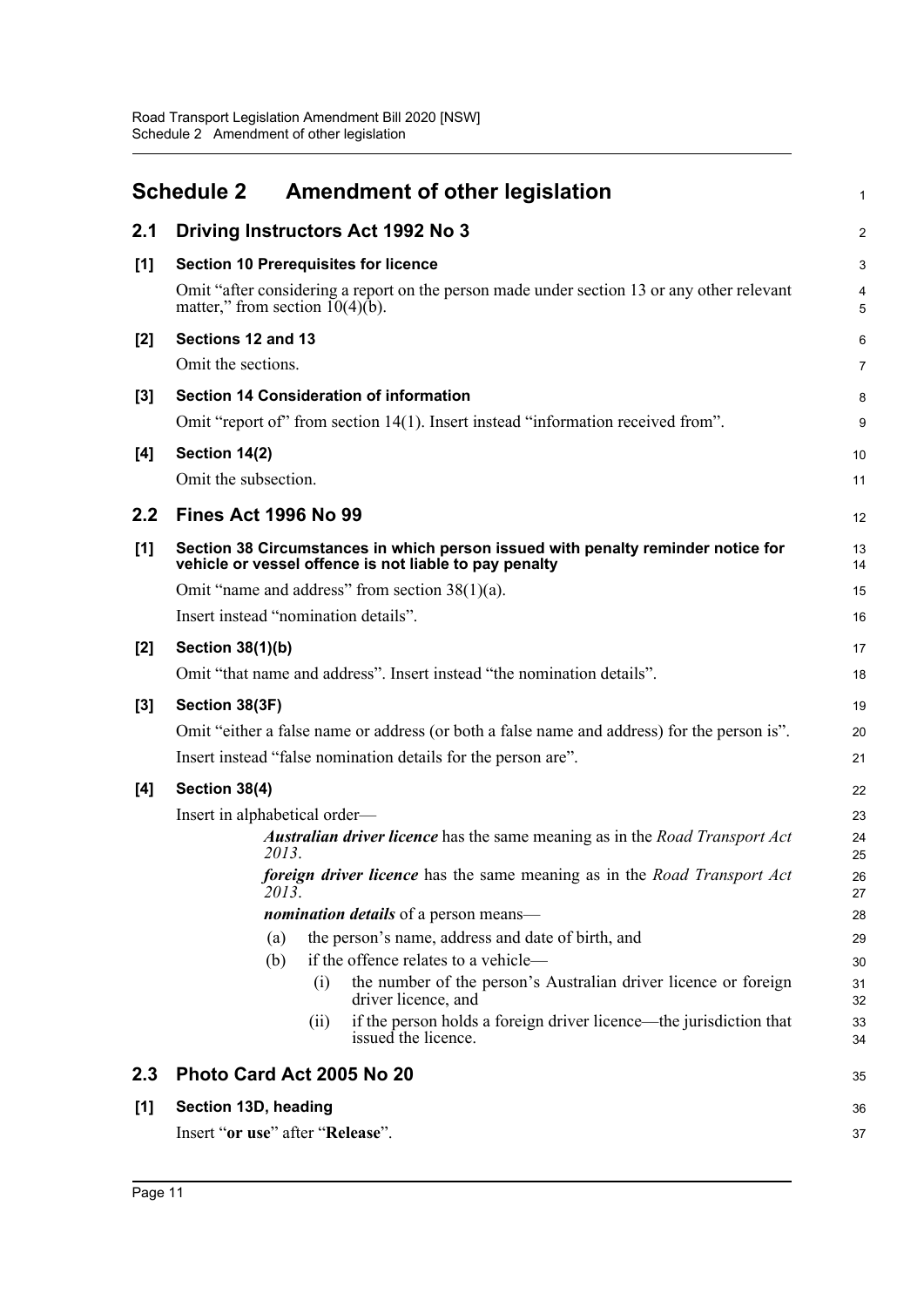### **[2] Section 13D**

| [2] | <b>Section 13D</b>                                                                                                                                                                                                                                                                                                                     | $\mathbf{1}$                      |  |  |  |  |
|-----|----------------------------------------------------------------------------------------------------------------------------------------------------------------------------------------------------------------------------------------------------------------------------------------------------------------------------------------|-----------------------------------|--|--|--|--|
|     | Omit "may use and release information (including photographs) in the Register to the<br>Secretary or the Chief Executive Officer of Service NSW if the release of the information<br>is for the purpose of the issue of a digital Photo Card".                                                                                         | $\sqrt{2}$<br>3<br>$\overline{4}$ |  |  |  |  |
|     | Insert instead-                                                                                                                                                                                                                                                                                                                        | 5                                 |  |  |  |  |
|     | $may$ —                                                                                                                                                                                                                                                                                                                                | 6                                 |  |  |  |  |
|     | use information, including photographs, in the Register for the purpose<br>(a)<br>of exercising its functions, including delegated functions, or                                                                                                                                                                                       | 7<br>8                            |  |  |  |  |
|     | release information, including photographs, in the Register if the release<br>(b)<br>of the information is for the purposes of—                                                                                                                                                                                                        | 9<br>10                           |  |  |  |  |
|     | the issue of a digital Photo Card, or<br>(i)                                                                                                                                                                                                                                                                                           | 11                                |  |  |  |  |
|     | (ii)<br>the use of a digital Photo Card, or                                                                                                                                                                                                                                                                                            | 12                                |  |  |  |  |
|     | verifying the authenticity of a digital Photo Card.<br>(iii)                                                                                                                                                                                                                                                                           | 13                                |  |  |  |  |
| [3] | Section 15 Security of information on Register                                                                                                                                                                                                                                                                                         | 14                                |  |  |  |  |
|     | Insert "or used" after "released".                                                                                                                                                                                                                                                                                                     | 15                                |  |  |  |  |
| 2.4 | <b>Road Transport (General) Regulation 2013</b>                                                                                                                                                                                                                                                                                        | 16                                |  |  |  |  |
| [1] | Part 2, Division 1 Database of declarations and orders                                                                                                                                                                                                                                                                                 | 17                                |  |  |  |  |
|     | Omit the Division.                                                                                                                                                                                                                                                                                                                     | 18                                |  |  |  |  |
| [2] | Clause 149                                                                                                                                                                                                                                                                                                                             | 19                                |  |  |  |  |
|     | Insert after clause 148-                                                                                                                                                                                                                                                                                                               | 20                                |  |  |  |  |
|     | 149<br>Limitation period for certain offences                                                                                                                                                                                                                                                                                          | 21                                |  |  |  |  |
|     | For the purposes of section $202(2)$ of the Act, the following provisions of the<br>Road Transport (Vehicle Registration) Regulation 2017 are prescribed as<br>provisions for which proceedings may be commenced not later than 2 years<br>after the date alleged to be the date for an offence on which the offence was<br>committed- | 22<br>23<br>24<br>25<br>26        |  |  |  |  |
|     | clause $68(8)–(10)$ ,<br>(a)                                                                                                                                                                                                                                                                                                           | 27                                |  |  |  |  |
|     | clause $69(4)$ and $(6)$ ,<br>(b)                                                                                                                                                                                                                                                                                                      | 28                                |  |  |  |  |
|     | clause $85(5)$ ,<br>(c)                                                                                                                                                                                                                                                                                                                | 29                                |  |  |  |  |
|     | (d)<br>clause 93.                                                                                                                                                                                                                                                                                                                      | 30                                |  |  |  |  |
| [3] | <b>Schedule 1 Fees</b>                                                                                                                                                                                                                                                                                                                 | 31                                |  |  |  |  |
|     | Omit the matter relating to item 1.                                                                                                                                                                                                                                                                                                    | 32                                |  |  |  |  |
| 2.5 | <b>Road Transport (Driver Licensing) Regulation 2017</b>                                                                                                                                                                                                                                                                               | 33                                |  |  |  |  |
|     | <b>Clause 104 Use of information by TfNSW</b>                                                                                                                                                                                                                                                                                          |                                   |  |  |  |  |
|     | Omit the clause.                                                                                                                                                                                                                                                                                                                       | 35                                |  |  |  |  |
|     |                                                                                                                                                                                                                                                                                                                                        |                                   |  |  |  |  |